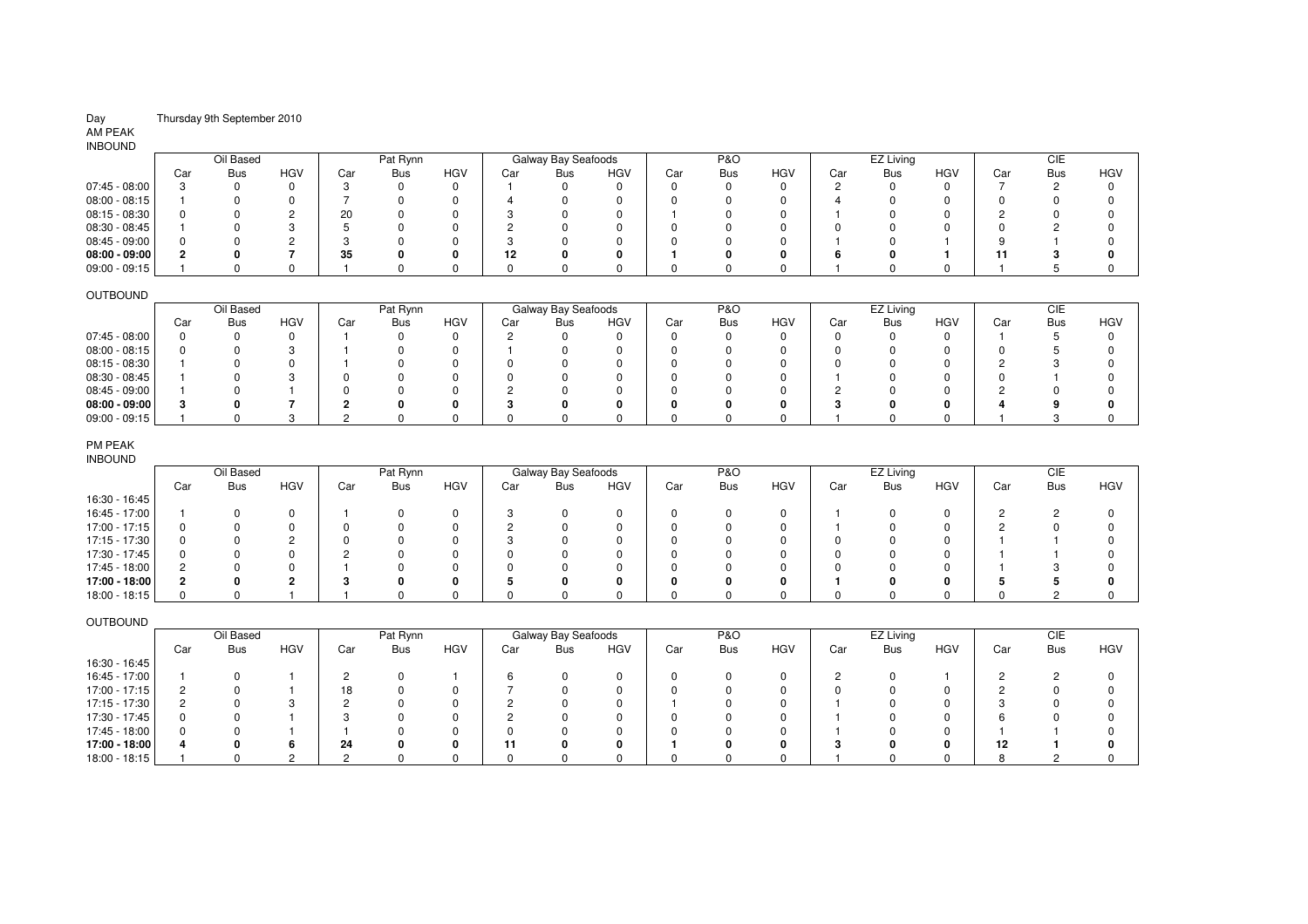## INBOUND

| <b>INDOOND</b>  |             |     |            |     |            |                                  |     |                        |            |     |            |            |     |                             |            |     |            |            |
|-----------------|-------------|-----|------------|-----|------------|----------------------------------|-----|------------------------|------------|-----|------------|------------|-----|-----------------------------|------------|-----|------------|------------|
|                 | Iggy Madden |     |            |     |            | Red Sail fish Factory / CityLink |     | <b>Harbour Related</b> |            |     | Cold Chon  |            |     | <b>Galway Boat Building</b> |            |     | <b>BIM</b> |            |
|                 | Car         | Bus | <b>HGV</b> | Car | <b>Bus</b> | <b>HGV</b>                       | Car | Bus                    | <b>HGV</b> | Car | <b>Bus</b> | <b>HGV</b> | Car | <b>Bus</b>                  | <b>HGV</b> | Car | Bus        | <b>HGV</b> |
| $07:45 - 08:00$ |             |     |            |     |            |                                  |     |                        |            |     |            |            |     |                             |            |     |            |            |
| 08:00 - 08:15   |             |     |            |     |            |                                  |     |                        |            |     |            |            |     |                             |            |     |            |            |
| 08:15 - 08:30   |             |     |            |     |            |                                  |     |                        |            |     |            |            |     |                             |            |     |            |            |
| 08:30 - 08:45   |             |     |            |     |            |                                  |     |                        |            |     |            |            |     |                             |            |     |            |            |
| 08:45 - 09:00   |             |     |            |     |            |                                  |     |                        |            |     |            |            |     |                             |            |     |            |            |
| $08:00 - 09:00$ | o           |     |            |     |            |                                  | 14  |                        | o          |     |            |            |     |                             |            |     |            |            |
| 09:00 - 09:15   |             |     |            |     |            |                                  |     |                        |            |     |            |            |     |                             |            |     |            |            |

## OUTBOUND

| Iggy Madden |     |            |     |     |            |                                  |     |            |                        |     |            |           |     |            |                      | <b>BIM</b> |            |
|-------------|-----|------------|-----|-----|------------|----------------------------------|-----|------------|------------------------|-----|------------|-----------|-----|------------|----------------------|------------|------------|
| Car         | Bus | <b>HGV</b> | Car | Bus | <b>HGV</b> | Car                              | Bus | <b>HGV</b> | Car                    | Bus | <b>HGV</b> | Car       | Bus | <b>HGV</b> | Car                  | Bus        | <b>HGV</b> |
|             |     |            |     |     |            |                                  |     |            |                        |     |            |           |     |            |                      |            |            |
|             |     |            |     |     |            |                                  |     |            |                        |     |            |           |     |            |                      |            |            |
|             |     |            |     |     |            |                                  |     |            |                        |     |            |           |     |            |                      |            |            |
|             |     |            |     |     |            |                                  |     |            |                        |     |            |           |     |            |                      |            |            |
|             |     |            |     |     |            |                                  |     |            |                        |     |            |           |     |            |                      |            |            |
|             |     |            |     |     |            |                                  |     |            |                        |     |            |           |     |            |                      |            |            |
|             |     |            |     |     |            |                                  |     |            |                        |     |            |           |     |            |                      |            |            |
|             |     |            |     |     |            | Red Sail fish Factory / CityLink |     |            | <b>Harbour Related</b> |     |            | Cold Chon |     |            | Galway Boat Building |            |            |

#### PM PEAK INBOUND

|               | Iggy Madden |     |            |     |     | Red Sail fish Factory / CityLink |     | Harbour Related |            |     | Cold Chon |              |     | <b>Galway Boat Building</b> |            |     | <b>BIM</b> |            |
|---------------|-------------|-----|------------|-----|-----|----------------------------------|-----|-----------------|------------|-----|-----------|--------------|-----|-----------------------------|------------|-----|------------|------------|
|               | Car         | Bus | <b>HGV</b> | Car | Bus | <b>HGV</b>                       | Car | <b>Bus</b>      | <b>HGV</b> | Car | Bus       | <b>HGV</b>   | Car | <b>Bus</b>                  | <b>HGV</b> | Car | Bus        | <b>HGV</b> |
| 16:30 - 16:45 |             |     |            |     |     |                                  |     |                 |            |     |           |              |     |                             |            |     |            |            |
| 16:45 - 17:00 |             |     |            |     |     |                                  |     |                 |            |     |           | 0            |     |                             |            |     |            |            |
| 17:00 - 17:15 |             |     |            |     |     |                                  |     |                 |            |     |           | 0            |     |                             |            |     |            |            |
| 17:15 - 17:30 |             |     |            |     |     |                                  |     |                 |            |     |           | 0            |     |                             |            |     |            |            |
| 17:30 - 17:45 |             |     |            |     |     |                                  |     |                 |            |     |           | <sup>0</sup> |     |                             |            |     |            |            |
| 17:45 - 18:00 |             |     |            |     |     |                                  |     |                 |            |     |           | 0            |     |                             |            |     |            |            |
| 17:00 - 18:00 |             |     |            |     |     |                                  |     |                 |            |     |           | 0            |     |                             |            |     |            |            |
| 18:00 - 18:15 |             |     |            |     |     |                                  |     |                 |            |     |           | <sup>n</sup> |     |                             |            |     |            |            |

## OUTBOUND

|               |     | Iggy Madden |            |     | Red Sail fish Factory / CityLink |            |     | Harbour Related |            |     | Cold Chon  |              |     | <b>Galway Boat Building</b> |            |     | <b>BIM</b> |            |
|---------------|-----|-------------|------------|-----|----------------------------------|------------|-----|-----------------|------------|-----|------------|--------------|-----|-----------------------------|------------|-----|------------|------------|
|               | Car | <b>Bus</b>  | <b>HGV</b> | Car | <b>Bus</b>                       | <b>HGV</b> | Car | <b>Bus</b>      | <b>HGV</b> | Car | <b>Bus</b> | <b>HGV</b>   | Car | <b>Bus</b>                  | <b>HGV</b> | Car | <b>Bus</b> | <b>HGV</b> |
| 16:30 - 16:45 |     |             |            |     |                                  |            |     |                 |            |     |            |              |     |                             |            |     |            |            |
| 16:45 - 17:00 |     |             |            |     |                                  |            |     |                 |            |     |            | <sup>0</sup> |     |                             |            |     |            |            |
| 17:00 - 17:15 |     |             |            |     |                                  |            |     |                 |            |     |            |              |     |                             |            |     |            |            |
| 17:15 - 17:30 |     |             |            |     |                                  |            |     |                 |            |     |            |              |     |                             |            |     |            |            |
| 17:30 - 17:45 |     |             |            |     |                                  |            |     |                 |            |     |            | 0            |     |                             |            |     |            |            |
| 17:45 - 18:00 |     |             |            |     |                                  |            |     |                 |            |     |            | $\Omega$     |     |                             |            |     |            |            |
| 17:00 - 18:00 |     |             |            |     |                                  |            |     |                 |            |     |            | n            |     |                             |            |     |            |            |
| 18:00 - 18:15 |     |             |            |     |                                  |            |     |                 |            |     |            | <sup>n</sup> |     |                             |            |     |            |            |

Day AM PEAK